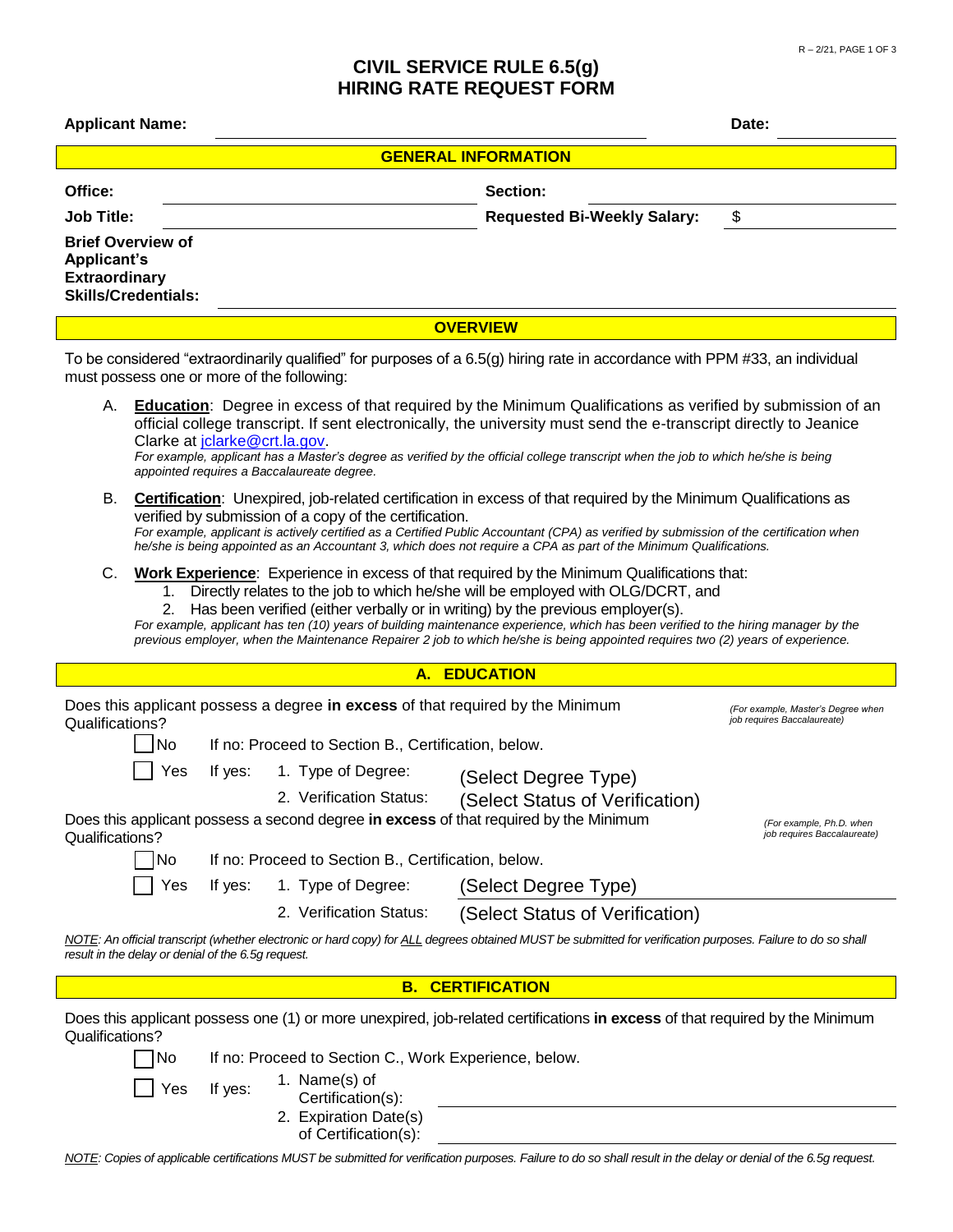## **C. WORK EXPERIENCE**

List **verified** work experience that is directly related to the job to which this applicant is being hired.

| Experience #1:<br>Job-Related | 1. Company Name:<br>2. Job Title Held:<br>3. Employment Verification:<br>4. If verbally verified,<br>provide contact<br>information: | Written (Attach supporting documentation)<br>Name of Company Representative<br><b>Phone Number</b><br>Date and Time of Contact | Verbal (Complete Section 4. below)<br>Job Title<br><b>OLG/DCRT Verified By</b>        |
|-------------------------------|--------------------------------------------------------------------------------------------------------------------------------------|--------------------------------------------------------------------------------------------------------------------------------|---------------------------------------------------------------------------------------|
| Experience #2:<br>Job-Related | 1. Company Name:<br>2. Job Title Held:<br>3. Employment Verification:<br>4. If verbally verified,<br>provide contact<br>information: | Written (Attach supporting documentation)<br>Name of Company Representative<br><b>Phone Number</b><br>Date and Time of Contact | Verbal (Complete Section 4. below)<br><b>Job Title</b><br><b>OLG/DCRT Verified By</b> |
| Experience #3:<br>Job-Related | 1. Company Name:<br>2. Job Title Held:<br>3. Employment Verification:<br>4. If verbally verified,<br>provide contact<br>information: | Written (Attach supporting documentation)<br>Name of Company Representative<br>Date and Time of Contact<br><b>Phone Number</b> | Verbal (Complete Section 4. below)<br><b>Job Title</b><br><b>OLG/DCRT Verified By</b> |
| Experience #4:<br>Job-Related | 1. Company Name:<br>2. Job Title Held:<br>3. Employment Verification:<br>4. If verbally verified,<br>provide contact<br>information: | Written (Attach supporting documentation)<br>Name of Company Representative<br><b>Phone Number</b><br>Date and Time of Contact | Verbal (Complete Section 4. below)<br>Job Title<br><b>OLG/DCRT Verified By</b>        |

*\* Attach a separate sheet if space is needed for additional job-related experience.*

*NOTE: Failure to provide verification (whether written or verbal) for ALL job-related experience shall result in the delay, reduction of the approved rate, or denial of the 6.5g request.*

## **D. OTHER COMPARABLY QUALIFIED STAFF**

To your knowledge, are there any **current** staff members in the **same job title** that, **at the time of their hire date** with OLG/DCRT, possessed the same or equivalent qualifications as the applicant for which this 6.5g request has been completed?

- No If no: Proceed to Section E., Attachments, below.
- Yes If yes: Attach a separate memorandum to include:
	- (1.) Applicable employee(s);
	- (2.) Current job title and salary;
	- (3.) Equivalent qualifications possessed by applicable employee(s);
	- (4.) Rational business reason for requesting, or not requesting, corresponding pay adjustments for these employees; and